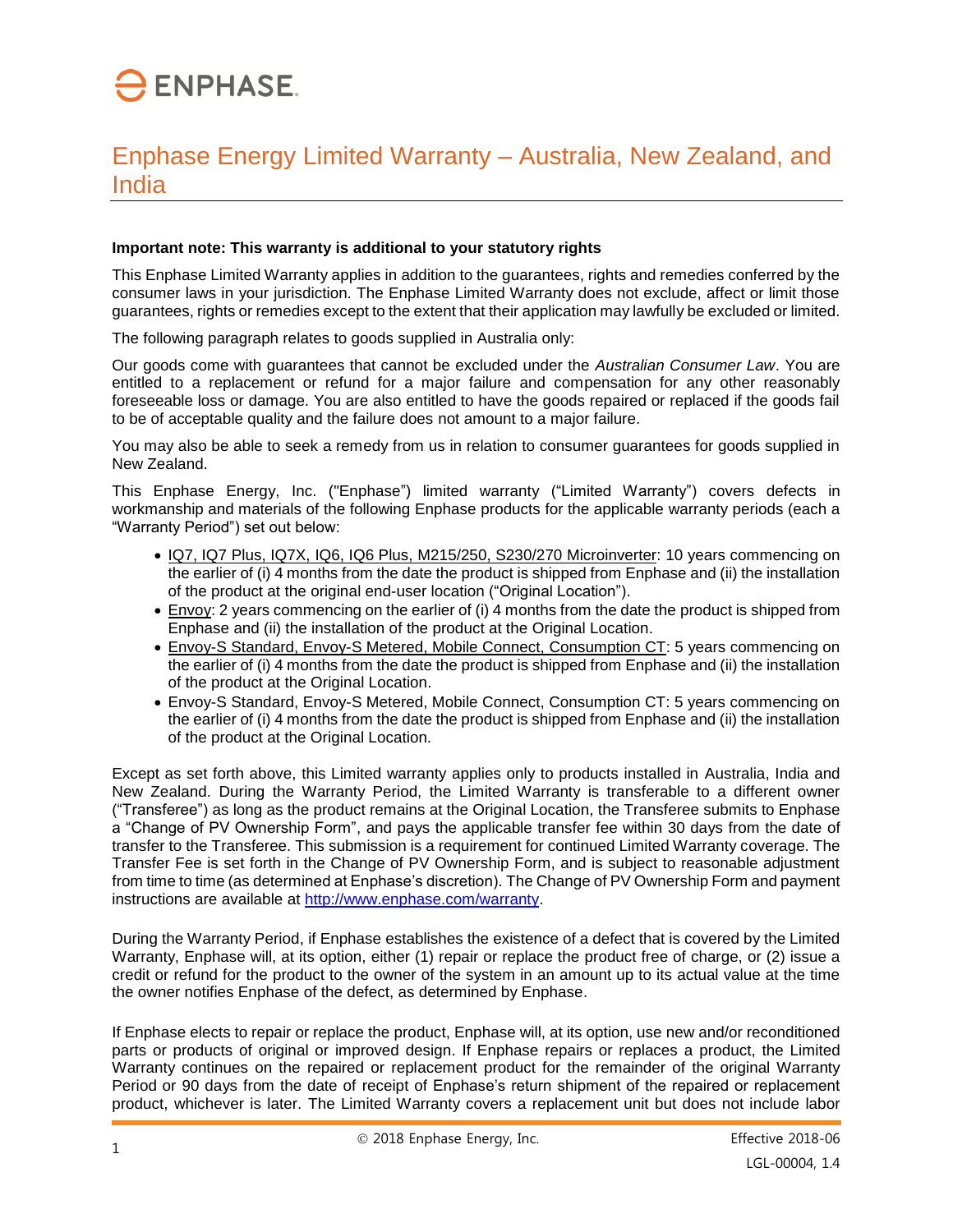costs related to (1) un-installing the product or (2) if applicable, re-installing a repaired or replacement product. To the extent applicable, the Limited Warranty also covers the costs of shipping a repaired or replacement product from Enphase, via a non-expedited freight carrier selected by Enphase, to locations in Australia or New Zealand. The Limited Warranty does not cover, and Enphase will not be responsible for, shipping damage or damage caused by mishandling by the freight carrier.

To obtain repair or replacement service, credit or refund (as applicable) under this Limited Warranty, the customer must comply with the following policy and procedure:

- Contact an Enphase Customer Service representative to evaluate and troubleshoot the problem while the Enphase product is in the field, since many problems can be solved in the field.
- If in-field troubleshooting does not solve the problem, customer may return the defective product to Enphase with a Return Merchandise Authorization (RMA) number which customer must request from Enphase. The RMA request must include the following information:
	- 1. Proof-of-purchase of the defective product in the form of (1) the dated purchase receipt from the original purchase of the product at point of sale to the end user, or (2) the dated dealer invoice or purchase receipt showing original equipment manufacturer (OEM) status, or (3) the dated invoice or purchase receipt showing the product exchanged under warranty;
	- 2. model number of the defective product;
	- 3. serial number of the defective product;
	- 4. detailed description of the defect; and
	- 5. shipping address for return of the repaired or replacement product (as applicable).
- If in-field troubleshooting of the Enphase product is not able to be accomplished because the Envoy device does not exist or is not operational, and the unit is determined upon receipt and testing by Enphase personnel as being fully operational (no trouble found) the owner will incur a AUD \$200 handling fee.
- All defective product authorized for return must be returned in the original shipping container or other packaging that is equally protective of the product.
- The owner bears all expenses associated with initial claims under this Limited Warranty. However, Enphase will reimburse the owner for postage costs incurred in the event that the owner has made a valid claim under this warranty and posts the product to Enphase. Proof of postage expenses incurred must be provided to Enphase in order for such costs to be reimbursed.
- The returned defective product must not have been disassembled or modified without the prior written authorization of Enphase.

The Limited Warranty does not apply to, and Enphase will not be responsible for, any defect in or damage to any products: (1) that have been misused, neglected, tampered with, altered, or otherwise damaged, either internally or externally; (2) that have been improperly installed, operated, handled or used, including use under conditions for which the product was not designed, use in an unsuitable environment, or use in a manner contrary to the Enphase User Manual or applicable laws or regulations; (3) that have been subjected to fire, water, generalized corrosion, biological infestations, acts of nature, or input voltage that creates operating conditions beyond the maximum or minimum limits listed in the products specifications, including high input voltage from generators or lightning strikes; (4) that have been subjected to incidental or consequential damage caused by defects of other components of the solar system; (5) if the original identification markings (including trademark or serial number) of such products have been defaced, altered, or removed; or (6) for which the Trip Point Management (TPM) profile with either pre-loaded or pre-set functions has been altered, and such alteration of the profile causes the product to malfunction, fail, or fail to optimally perform. The Limited Warranty does not cover cosmetic, technical or design defects, or shortcomings which do not materially influence or affect energy production or degrade form, fit, or function of the products. The Limited Warranty does not cover costs related to the removal, installation or